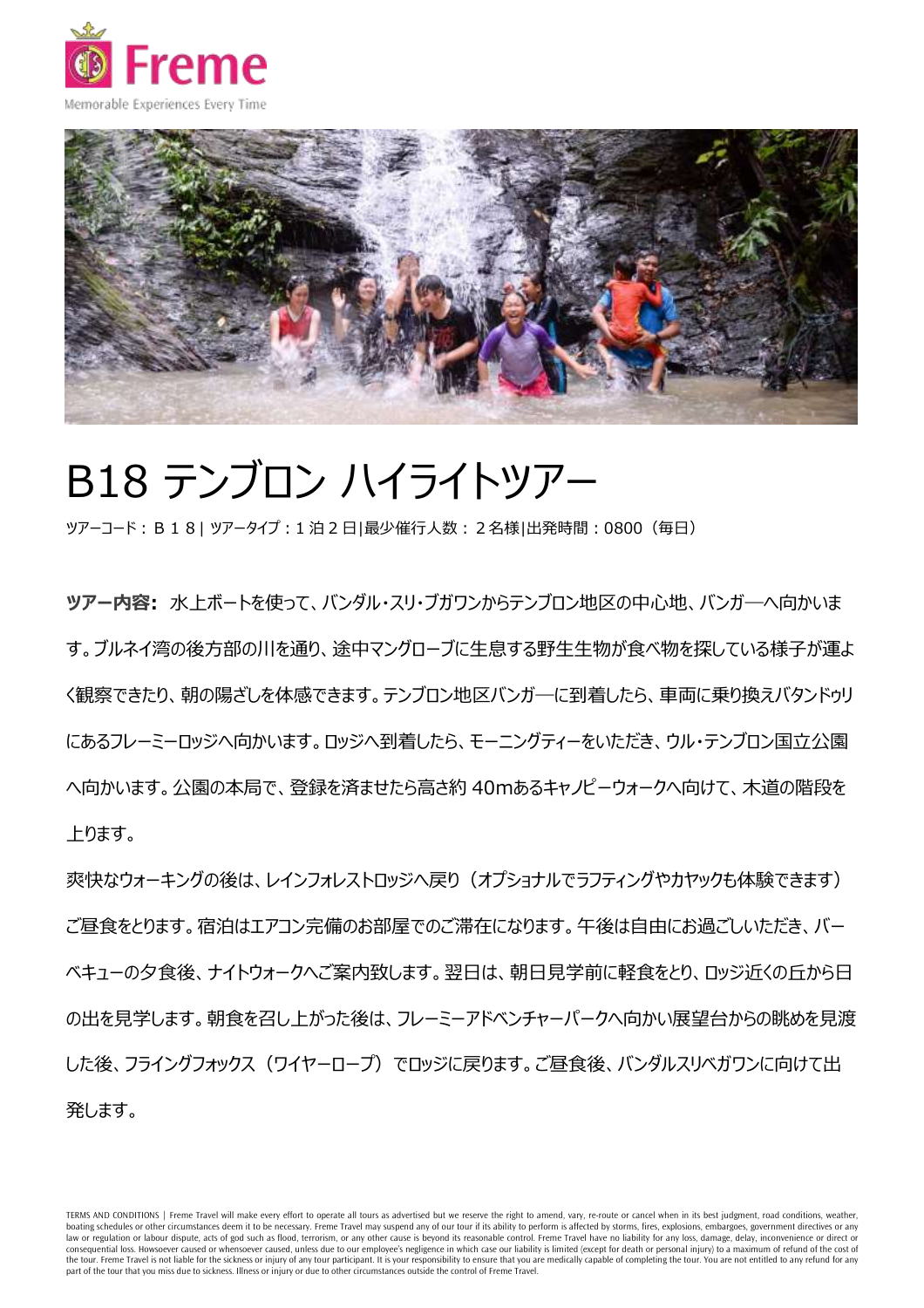

## **1** 日目

| 時間   | 日程                       |
|------|--------------------------|
| 0800 | スピードボートにてバンダル スリ ブガワンを出発 |
| 0845 | テンブロン地区、バンガーへ到着          |
| 0915 | フレーミーレインフォレストロッジに到着      |
|      | モーニングティー/安全に関するご説明       |
| 0945 | ロングボートにてウルテンブロン国立公園へ出発   |
| 1045 | 国立公園センターへ到着              |
|      | ・入園登録                    |

- ・キャノピーウォークへのトレッキング
- 1215 ロッジに向けて出発 (オプショナル: ラフティング・カヤックで川下り)
- 1330 ロッジにてご昼食

・宿泊準備

- ・自由時間
- **1900** バーベキューディナー

・ナイトウォークなど

## **2** 日目



TERMS AND CONDITIONS | Freme Travel will make every effort to operate all tours as advertised but we reserve the right to amend, vary, re-route or cancel when in its best judgment, road conditions, weather, boating schedules or other circumstances deem it to be necessary. Freme Travel may suspend any of our tour if its ability to perform is affected by storms, fires, explosions, embargoes, government directives or any and a r consequential loss. Howsoever caused or whensoever caused, unless due to our employee's negligence in which case our liability is limited (except for death or personal injury) to a maximum of refund of the cost of<br>the tour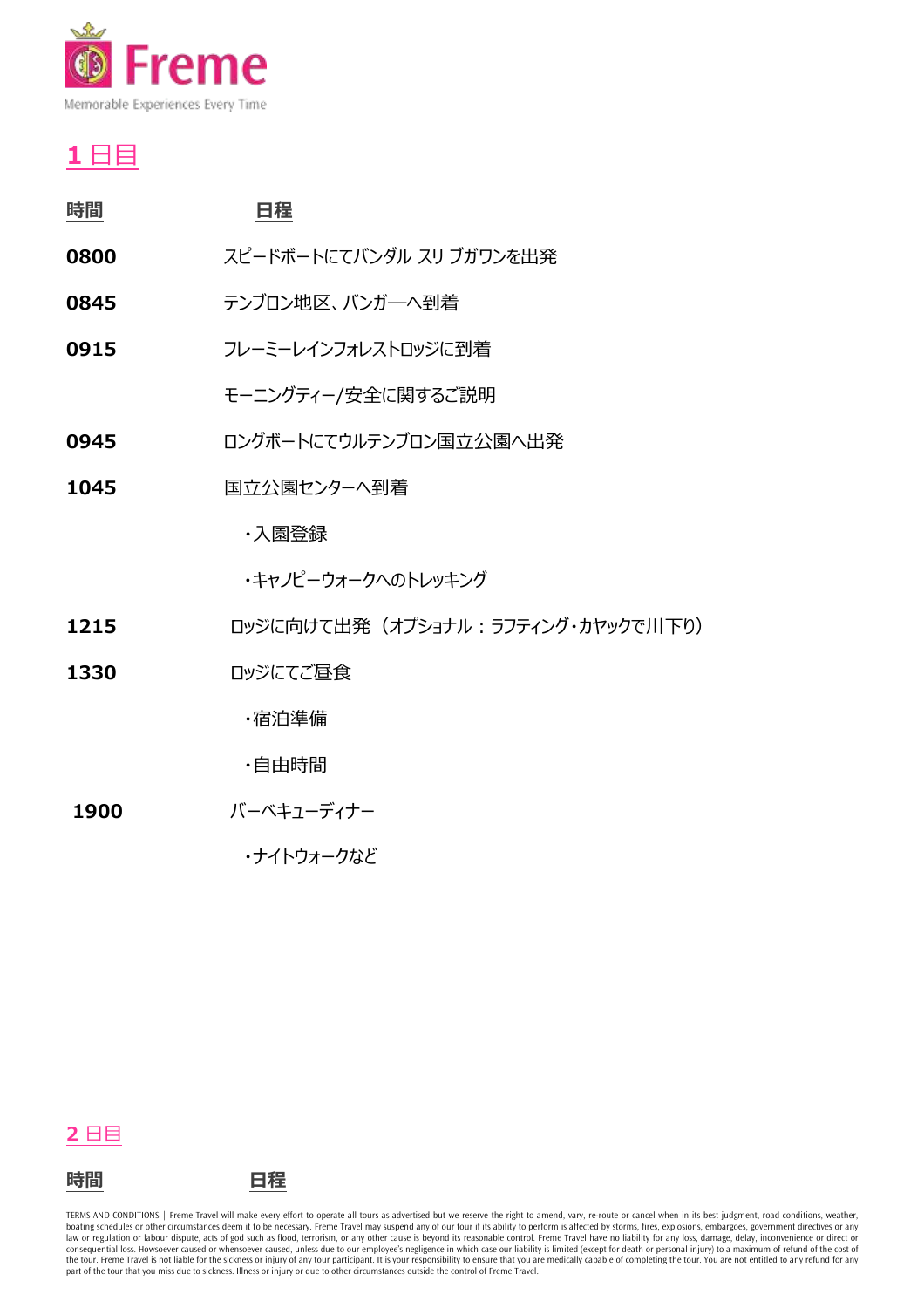

- **0500 簡単な軽食の後、サンライズ鑑賞へご案内**
- **0800** ご朝食

・自由時間

**1000** フレーミー アドベンチャー パークへご案内

-展望台

-フライングフォックス(ワイヤーロープ)

- **1200 ロッジにてご昼食**
- **1300 ロッジを出発**
- **1330** イバン族のロングハウスへご案内
- **1415** バンガ―よりスピードボートで出発
- **1500** バンダル スリ ブガワン到着

**インフォメーション:** ツアー中は、野外にいる時間が長くなりますので日中は日差しが強く、また朝晩は涼しくなり、スコー ルもあります。川は、降雨量により水位に高低差があります。状況に応じてガイドよりスケジュールの変更などを申し出る 場合がございます。 ライフジャケット、ヘルメット、その他の安全用具類は、国際基準に基づいたものを使用しています。 体質により必要な方は、使い慣れている虫よけをお持ちください 。

## **ツアーに含まれているもの:**

ご朝食/ご昼食/ご夕食(ローカル料理)/モーニングティー・アフタヌーンティ。すべての交通機関(ボート・車)。日本 語・または英語ガイド。レインコート・ライフジャケット。ミネラルウォーター。エアコン付き宿泊部屋。 ベッド、寝具。

**持ち物は?**

✓ 防水パック(乗船中にカメラなどが濡れないように)

√ 動きやすい服装日焼け止め

✓ 虫よけスプレー

TERMS AND CONDITIONS | Freme Travel will make every effort to operate all tours as advertised but we reserve the to办办议了④冒险心ncel when in its best judgment, road conditions, weather, boating schedules or other circumstances deem it to be necessary. Freme Travel may suspend any of our tour if its ability to perform is affected by storms, fires, explosions, embargoes, government directives or any law or regulation or labour dispute, acts of god such as flood, terrorism, or any other cause is beyond its reasonable control. Freme Travel have no liability for any loss, damage, delay, inconvenience or direct or consequential loss. Howsoever caused or whensoever caused, unless due to our employee's negligence in which case our liability is limited (except for death or personal injury) to a maximum of refund of the cost of the tour. Freme Travel is not liable for the sickness or injury of any tour participant. It is your responsibility to ensure that you are medically capable of completing the tour. You are not entitled to any refund for any part of the tour that you miss due to sickness. Illness or injury or due to other circumstances outside the control of Freme Travel.